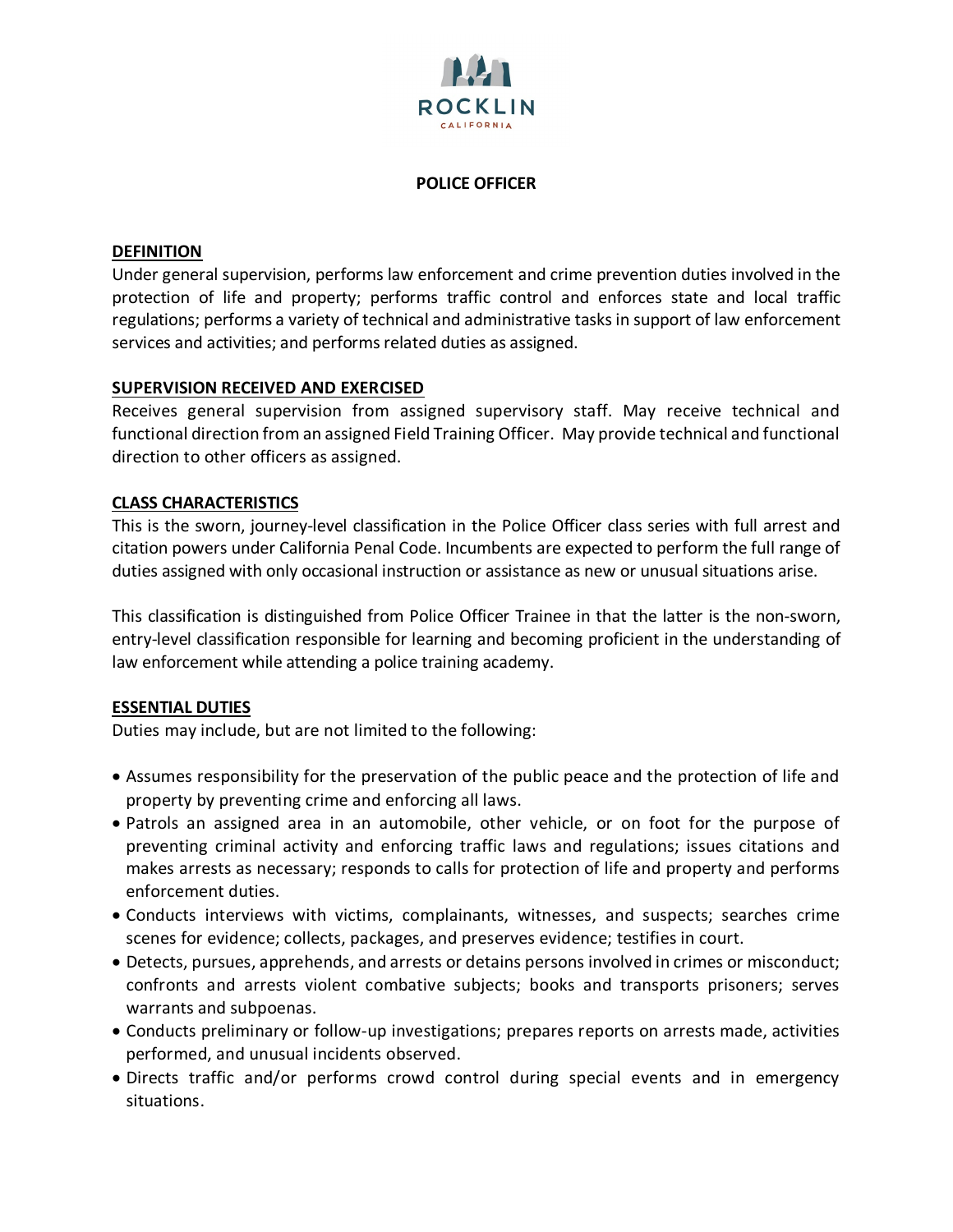Police Officer Page 2 of 5

- Perform field training officer duties as assigned.
- Coordinates and cooperates with outside agencies, other law enforcement agencies, and organizations to provide information or assistance as needed.
- Responds to and resolves difficult and sensitive citizen inquiries and complaints.
- Actively develops and fosters community partnerships and demonstrates integrity and professionalism within the organization and community.
- Represents the City and the department in a courteous, professional manner.
- Perform related duties as assigned.

# **QUALIFICATIONS**

## **Knowledge of:**

- Principles, practices, and procedures of modern law enforcement and operations.
- Use, operation, and maintenance of firearms and other modern police equipment.
- Pertinent federal, state, and local laws, regulations, codes, and ordinances, criminal law, codes, ordinances, and court interpretations, including rights of citizens, apprehension, arrest, search and seizure, and rules of evidence.
- City organization and functions; laws, rules, codes, and regulations governing Police Department activities.
- Principles and procedures of police report preparation.
- Principles and practices of conflict resolution.
- Recent developments, current literature, and sources of information related to police science and public safety.
- Principles and techniques for working with groups and fostering effective team interaction to ensure teamwork is conducted smoothly.
- The structure and content of the English language, including the meaning and spelling of words, rules of composition, and grammar.
- Modern equipment and communication tools used for business functions and program, project, and task coordination.
- Computers and software programs (e.g., Microsoft software packages) to conduct, compile, and/or generate documentation.

## **Ability to:**

- Understand, interpret, apply, and act in accordance with federal, state, department, and local policies, procedures, laws, and regulations.
- Gather, assemble, analyze, evaluate, and use facts and evidence; demonstrate keen powers of observation and memory.
- Analyze situations correctly and adopt quick, effective, and reasonable courses of action with regard to surrounding circumstances.
- Understand and carry out oral and written directions.
- Maintain accurate records and prepare clear reports and other written materials.
- Recognize dangerous situations and make sound, independent decisions; use good judgment and think clearly and effectively in all situations.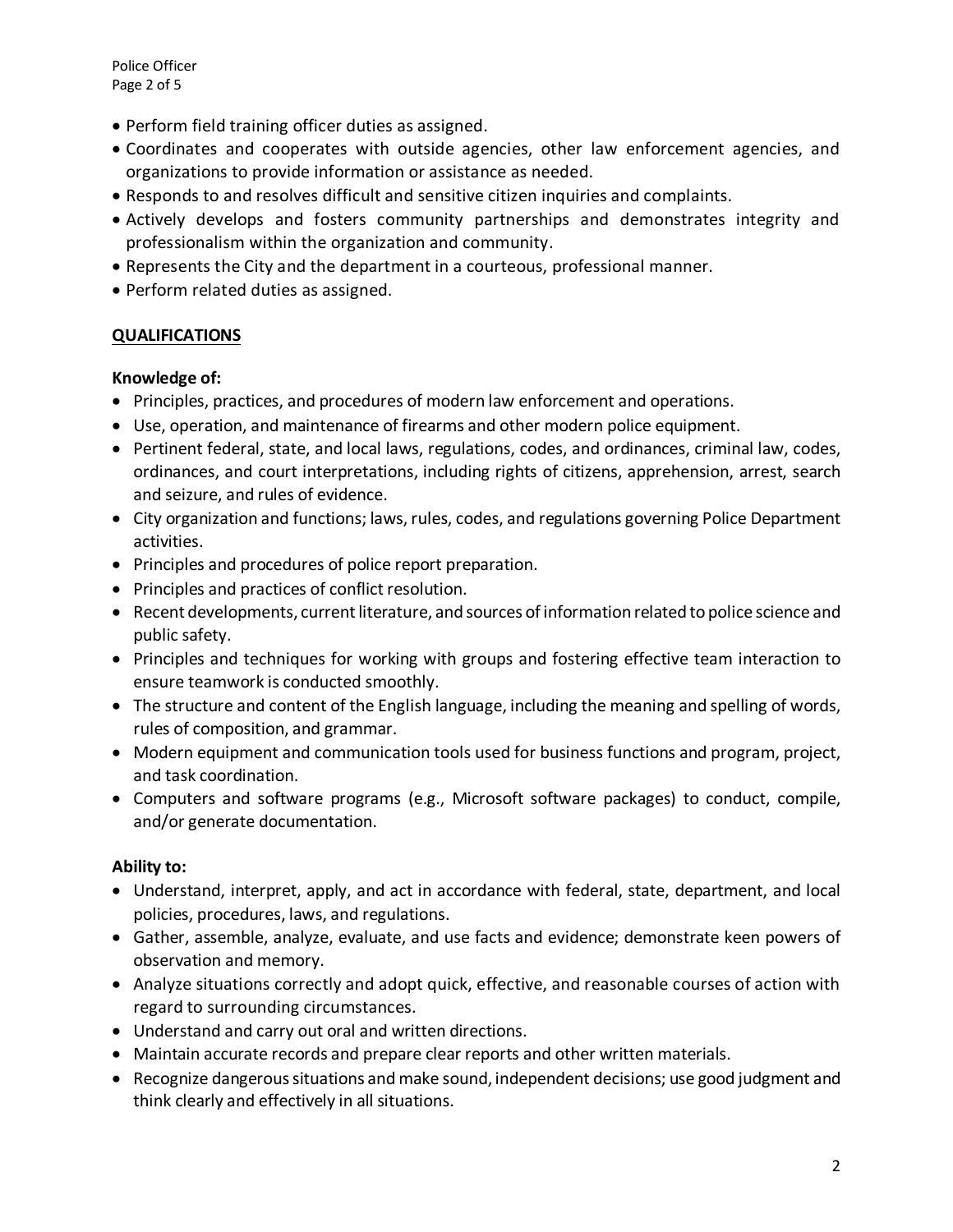- Learn standard radio broadcasting procedures and rules, local geographic features and streets, and to read maps quickly and accurately.
- Properly use and care for firearms and other work-related equipment.
- Independently organize work, set priorities, meet critical deadlines, and follow-up on assignments.
- Effectively use computer systems, software applications, and modern business equipment to perform a variety of work tasks.
- Communicate clearly and concisely, both orally and in writing, using appropriate English grammar and syntax.
- Establish and maintain effective working relationships with those contacted in the course of work.

# **Education and Experience**

*A combination of education and experience which would provide the required knowledge and abilities is qualifying. Note: education may not fully substitute for the required experience unless expressly stated herein.*

# **Pattern 1:**

Equivalent to graduation from high school, supplemented by 30 college-level semester units from a regionally accredited educational institution.

# **Pattern 2 (Lateral Applicants Only)**

Equivalent to graduation from high school, supplemented by 30 college-level semester units from a regionally accredited educational institution;

## **AND**

Current employment as a full-time, sworn peace officer in a California POST participating law enforcement department or agency **AND** one (1) year of full-time experience as a sworn law enforcement officer in a California POST participating law enforcement department or agency;

## **OR**

Current employment as a full-time, sworn peace officer in another state **AND** one (1) year of fulltime experience as a sworn law enforcement officer **AND** possess a Basic Course Waiver from the California Commission on Peace Officer Standards and Training (POST).

## **Licenses and Certifications**

- Possession of, or ability to obtain and maintain, a valid California Class C Driver License and a satisfactory driving record is required. Individuals who do not meet this requirement due to a disability will be reviewed on a case-by-case basis.
- Certificate of completion from a POST approved California police academy.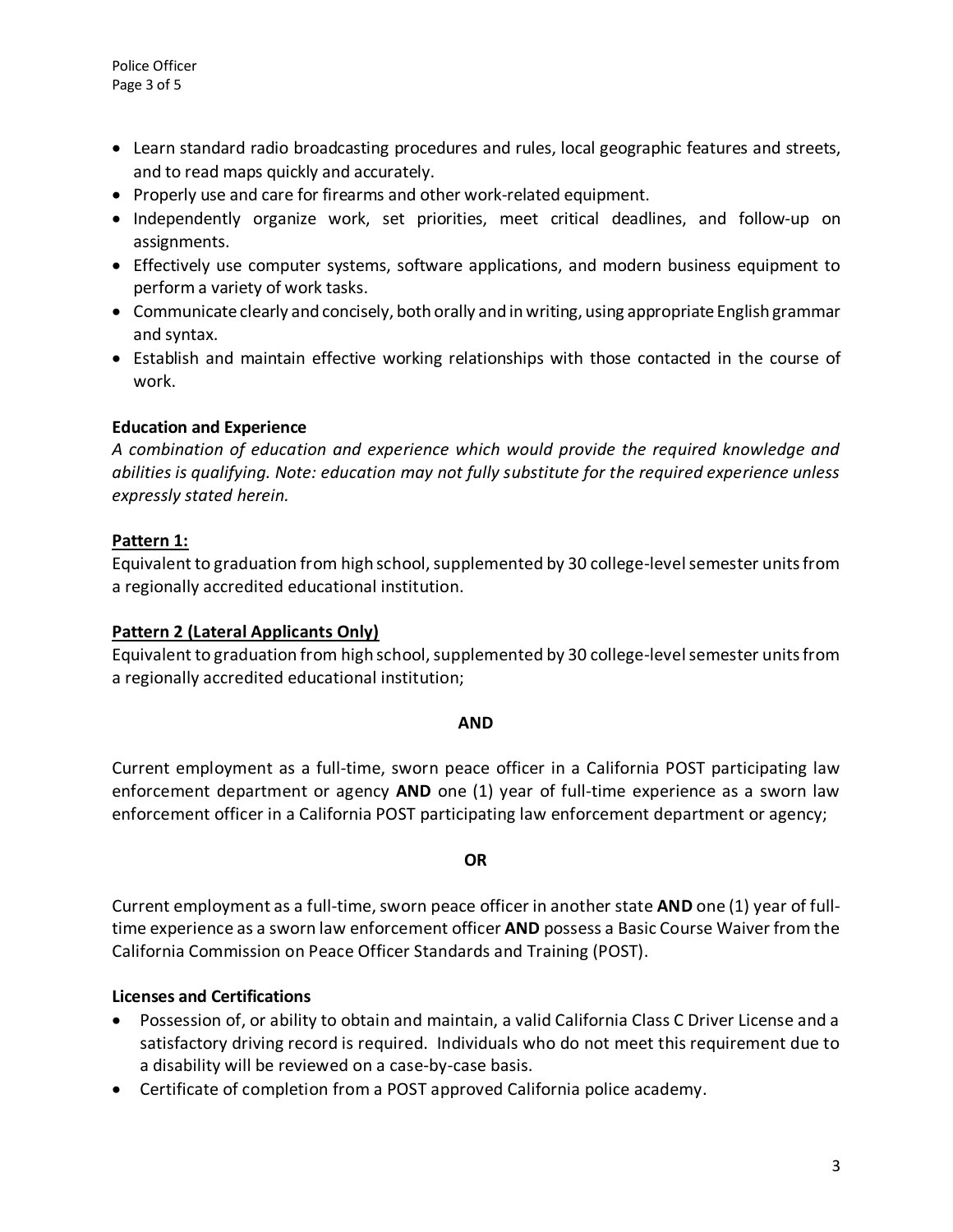• Lateral applicants only: Possession of a POST Basic Certificate or possession of a Basic Course Waiver from the California Commission on Peace Officer Standards and Training (POST).

### **PHYSICAL DEMANDS**

Must possess mobility to perform law enforcement officer duties and work in a standard office setting and use standard office equipment, including a computer; the ability to operate a motor vehicle in emergency situations and at high rates of speed to respond to calls for service; ability to operate a motor vehicle to visit various City sites and attend off-site meetings; vision to maintain the required firearms qualification, read printed material, view a computer screen and to recognize and identify degrees of similarities or differences between characteristics of colors, forms, textures; be free from other visual impairments that would restrict the ability to perform law enforcement duties; audio-visual acuity, perception and discrimination sufficient to accurately hear instructions and information, make observations, testify in court, read and write, and properly operate assigned equipment and vehicles; hearing and speech to communicate in person, before groups, and over the telephone and radio; finger dexterity to operate standard office equipment, firearms, vehicles, radios, and computers, and access, enter, and retrieve data using a computer keyboard; the mobility as well as physical and mental strength and stamina to respond to emergency situations; the ability to frequently walk, stand, bend, stoop, kneel, reach, and push and pull objects; and occasionally lift, carry, push, and pull materials, objects, or people up to 165 pounds to perform the required job functions; Continuously wear utility belt or vest and other police equipment of 30 pounds. Reasonable accommodations will be made for individuals on a case-by-case basis.

#### **ENVIRONMENTAL CONDITIONS**

Employees primarily work in the field and frequently may be exposed to loud noise levels, cold and hot temperatures, inclement weather conditions, road hazards, vibrations, mechanical and/or electrical hazards, and hazardous chemical substances and fumes. Employees also work in an office environment with moderate noise levels, controlled temperature conditions, and no direct exposure to hazardous physical substances. Employees may interact with upset individuals in interpreting and enforcing laws, ordinances, and departmental policies and procedures. The duties of this class are performed in an environment with exposure to emergency situations, mentally ill individuals, and persons potentially infected with communicable diseases.

#### **WORKING CONDITIONS**

Must be 21 years of age at time of appointment. Must be a United States citizen at time of appointment. Candidates must pass a thorough background investigation.

Must be willing to work emergencies as well as evenings, weekends, and holidays. Must meet physical, psychological, and background standards established by POST as well as ongoing peace officer requirements pursuant to federal, state, and local legislation. This classification requires wearing respiratory protective equipment at times. When assigned to such work, facial hair must be shaven when it interferes with the safe fitting of respiratory protective equipment. This classification functions as a peace officer within the authority and limits of California Penal Code Sections 830.1(a) and 832.